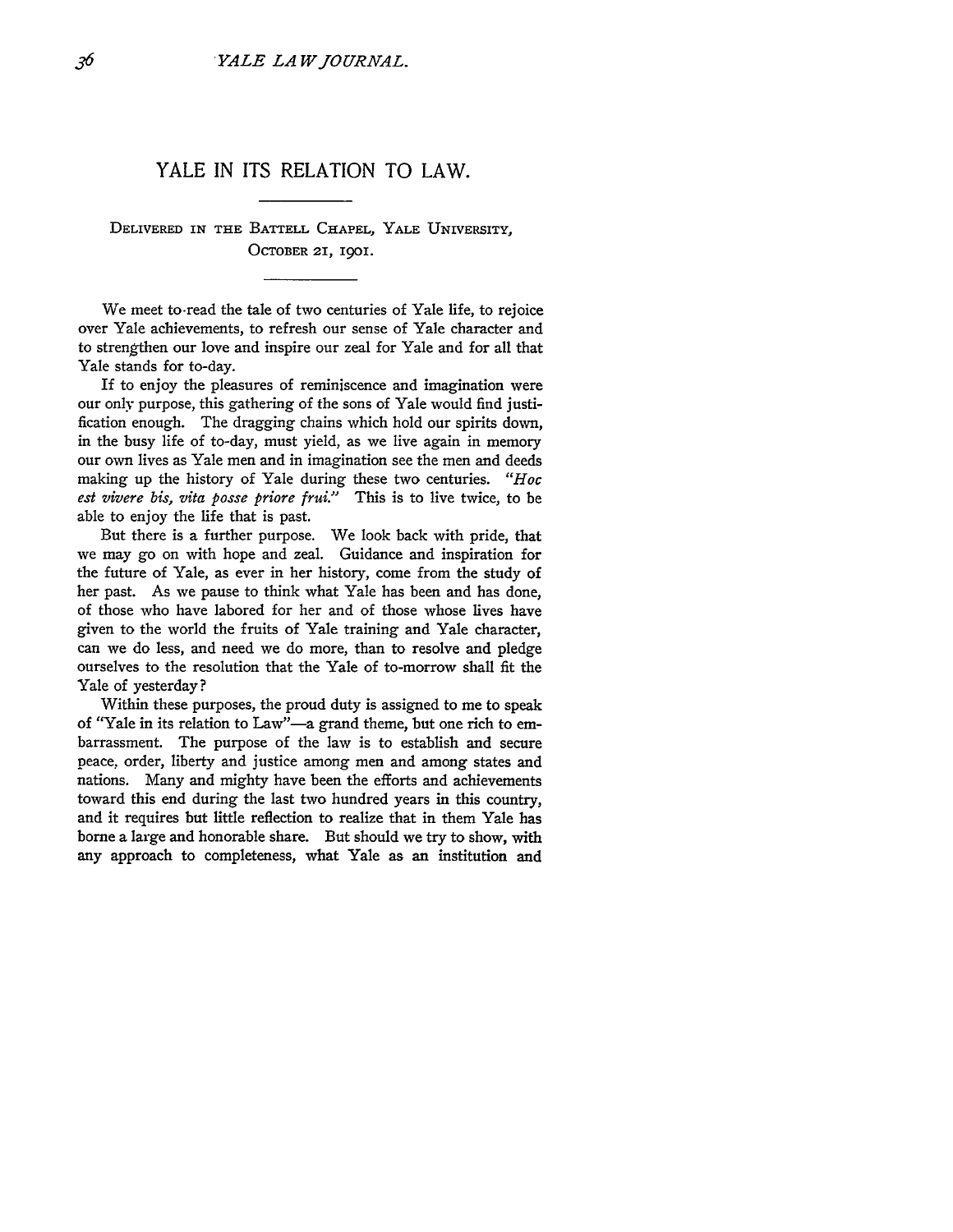through her sons has done in this wide field during these two centuries of varied and ever changing activities, we should find the hour gone and the tale just begun. The flying hour permits only the mention of a few names and a few achievements, by way of suggestion and illustration. And this is well. For the power of this celebration lies not in what is said by the few, but in what is thought and felt by the many.

We claim for Yale a share in all the honorable achievements of her sons-and not solely because habits of thought and action are formed and character is determined in the years of college life. The influence of Yale does not cease at graduation. Yale associates are a continuing force in the lives of most of the graduates, often becoming stronger as the years go by. It must be admitted that sometimes the claim we make seems, at first thought, to rest on a basis a little shadowy; but usually investigation will justify it. Illustration of this fact will be found in the lives of those whom the limited time permits me to mention.

Turn your thoughts, if you will, to the early days. Consider the necessity and the difficulty of building up the law in the new communities, existing under peculiar and varied conditions, in the several colonies. The story of this work cannot be easily told, but it was important, and in it Yale, through her sons, bore an important part.

The first Yale graduate who devoted himself to the Law was William Smith, of the class of 1719. He was the first graduate coming from New York. He quickly became a leader of the bar in New York City. When Governor Cosby sued Rip Van Dam for salary paid to him as acting governor during the interim between the death of Montgomerie and Cosby's arrival and appointed the judges of the Supreme Court a court of equity to try the case, Smith and his associate, Alexander, boldly denied the authority of the Governor. The case was not decided. But Chief Justice Morris was removed from office because he declared his opinion in favor of this contention. A petition brought before the Assembly the question of the power of the governor to erect a court of equity and William Smith was then publicly heard upon the subject. "It may well be doubted," it is said, "whether the American doctrine of home rule, which found its ultimate expression in the declaration of 1776, ever had fuller or clearer uterance than it did in the New York Assembly in 1734." When, a little later, Zenger, the editor of a paper, started in **1733,** doubtless by the influence of Smith, Morris and Alexander,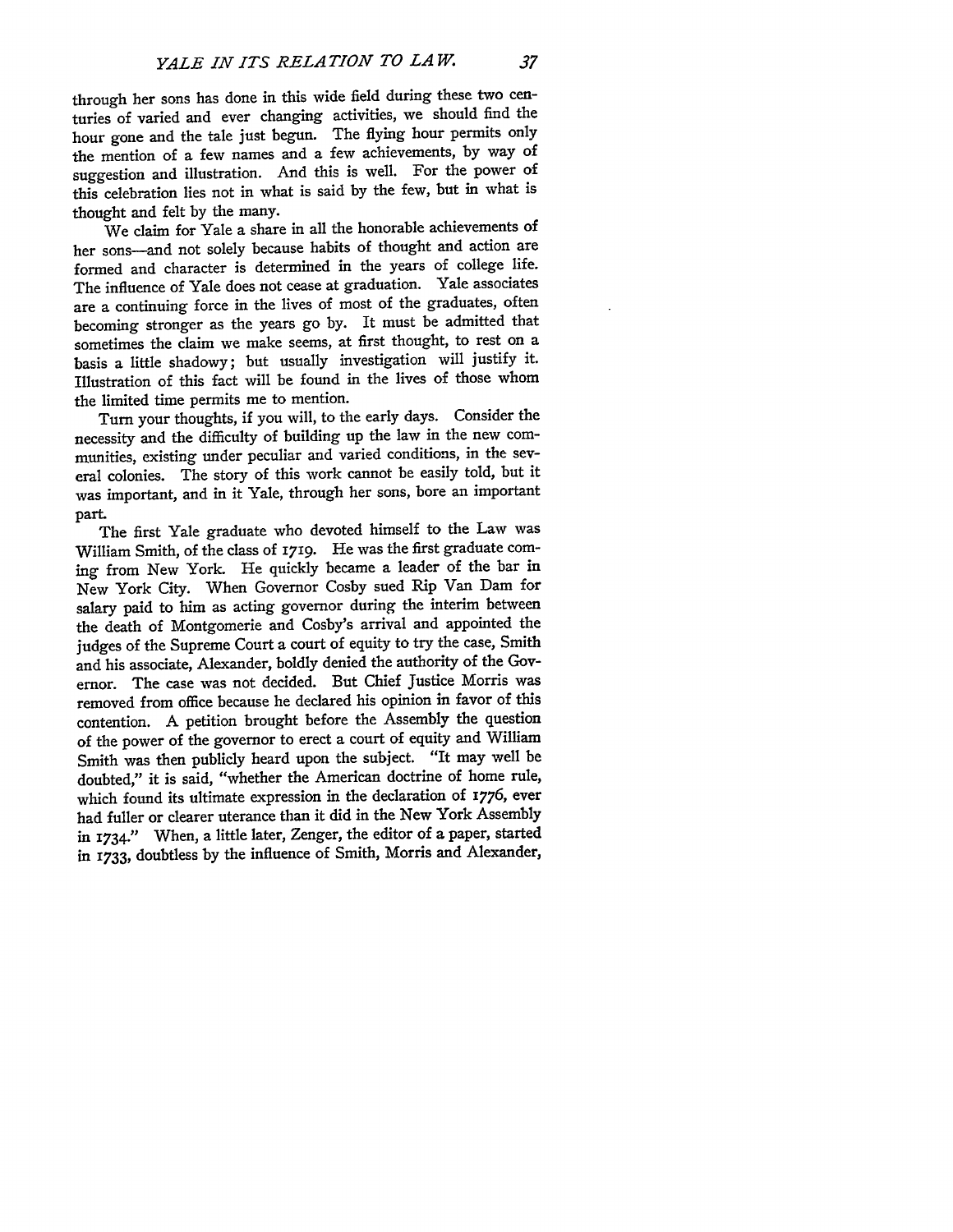as an organ of those opposed to the pretensions of the Governor, was prosecuted for libel, Smith and Alexander came forward to defend him. Because they attacked the validity of the Court they were expelled from the bar, and Zenger was defended by Andrew Hamilton of Philadelphia, who received from them the suggestions upon which he built his famous argument for the liberty of the press. Thus early did Yale stand forward for the rights of the colonies and for liberty. "Zenger's trial in 1735," says Gouverneur Morris, "was the germ of American Freedom." Later, Smith was appointed Attorney General and Advocate General of the Province by Governor Clinton, and at his death he was a judge of the Supreme Court. When he was admitted to practice, and some years afterwards, he was the only non-clerical graduate of any college in the city, and his success is attributed to his advantages as a graduate of Yale. Doubtless, the course of instruction during his college days, in that early time, was quite limited and so was the learning he thus acquired. But in the fall of 1718, a year before his graduation, the first college building at New Haven was occupied; the controversy as to the permanent location of the institution was practically ended; the generous gift of Governor Yale had been received, and the name of Yale College was adopted. We are told that the commencement was "glorious and jubilant beyond precedent." This has a familiar sound. The spirit of Yale was there "glorious and jubilant." And William Smith felt its influence, as so many have done since, during the remaining year of his student days, and the several years when he served as tutor. With its influence upon him he took up the practice of the law in New York City. Was not this the advantage which gave him success?

In the class of 1721 was Thomas Fitch, who aided conspicuously in the building up of the law in the Colony of Connecticut, as Codifier of the Laws, as Chief Justice, Deputy Governor and Governor, and who was said by the first President Dwight to be "probably the most learned lawyer who had ever been an inhabitant of the Colony." To him President Clap submitted for revision the new charter of the College, the charter of 1745.

The class of 1724 supplied a Chief Justice to Rhode Island, Joshua Babcock, and the class of 1728 gave to New Jersey its first college bred lawyer, David Ogden, described as "perhaps the first thoroughly educated lawyer in the province," who for many years was a leader of the bar, and became judge of the Superior Court and later of the Supreme Court.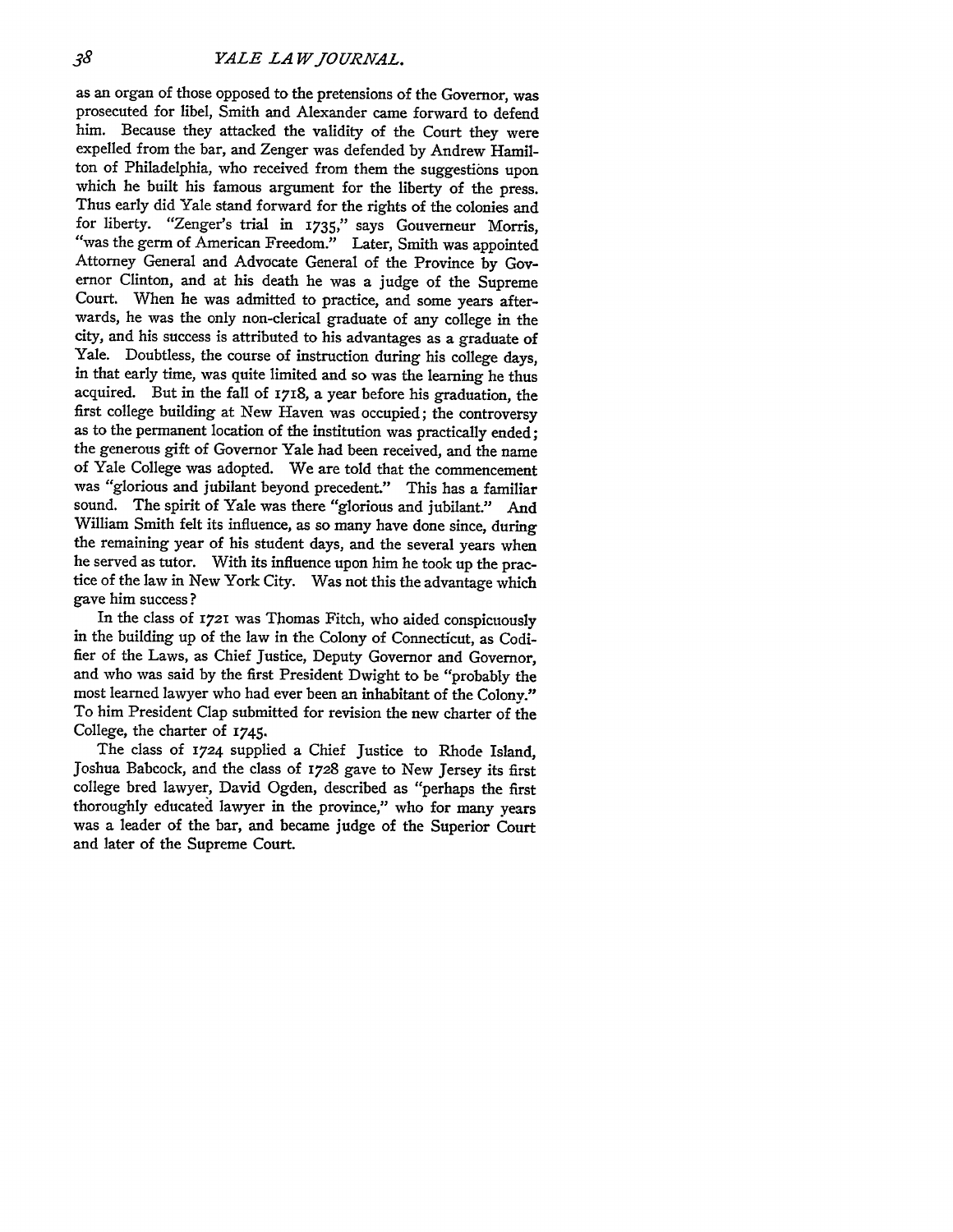In the class of i74o was Eliphalet Dyer, Judge of the Superior Court of Connecticut, and for four years its Chief Justice. The class of **1741** contained William Livingston, successful at the bar in New York, who removed to New Jersey and was Governor of that state from *I776* to 179o, and delegate to the Constitutional Convention of 1787. In the class of i744 was William Samuel Johnson, for many years a leading lawyer of Connecticut, for some time Judge of the Superior Court of that Colony, a prominent delegate to the Constitutional Convention, and first United States Senator from Connecticut; also, president of the Columbia College. 1745 was graduated William Smith, son of William Smith of 1719, a partner with Livingston in the practice of law, who with him revised the laws of New York. years he was Chief Justice of Canada and was called "the father of the reformed judiciary of that Province." It may be noticed in passing, that while William Smith, the father, was one of the first trustees of Princeton, the son was an advisor of Wheelock as to the charter of Dartmouth. Richard Morris, Chief Justice of the Supreme Court of New York, was a graduate of the class of 1748. In the class of **1750** was Thomas Jones, Judge of the New York Supreme Court; and in the class of 1751 was Chief Justice Richard Law of Connecticut.

These names must suffice to suggest the influence of Yale in the law through its graduates of the first fifty years of its life. Even in those days when the law presented little attraction compared with the latter times, Yale sent out men "fitted for public employment in the Civil State" as well as in the Church, who contributed largely to the work of establishing peace, order, liberty and justice in the colonies.

In the year 1763, there is a scene which is within our theme and is in many ways too interesting to pass by. It is that of the contest before the Connecticut Assembly as to the right of that body to interfere in the management of the college-similar to the contest which gave rise to the famous Dartmouth College case, although, of course, not involving the constitutional question decided in the United States Supreme Court. This contest was a Yale contest in more respects than one. The presiding officers of the two houses of the Assembly, and one-half of the members of the Upper House and one-sixth of those of the Lower were Yale graduates. The counsel were Jared Ingersoll of the class of 1742, and William Samuel Johnson of the class of x744, on the one side, and the president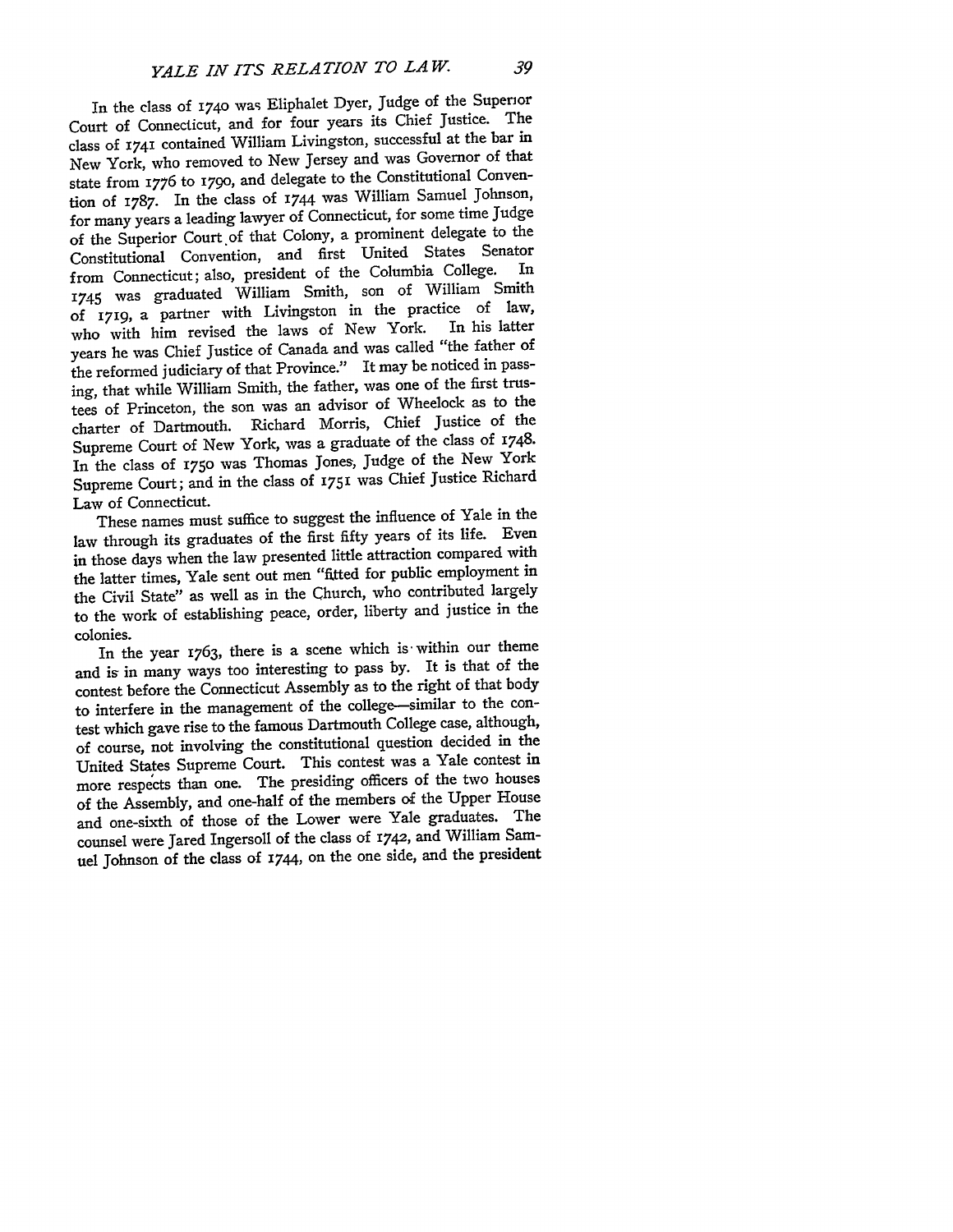of the College, President Clap, on the other. Obviously the ques- tion was of vital importance and the victory of President Clap, which seems to have settled it forever, was not the least of his services to the College. Moreover, the scene itself is evidence, so far as Connecticut is concerned, of the general influence of Yale in the domain of the law in those days.

In the Constitutional Convention of 1787, Yale was represented by William Samuel Johnson, of Connecticut, William Livingston of New Jersey, Jared Ingersoll of Pennsylvania, and Abraham Baldwin of Georgia. These were graduates. Yale may also claim an interest in another of the Connecticut delegates, Oliver Ellsworth. Though he graduated at Princeton, he was a student at Yale three years, Roger Sherman, too, in some degree belongs to Yale College, having been its treasurer for ten years and more. The Constitution, as finally recommended by the Convention, was put in final shape by a committee appointed to revise the style and arrange the articles, of which William Samuel Johnson was chairman, the other members being Hamilton, Morris Madison and King.

Yale was influential in the conventions of the states by which the constitution was adopted; in Massachusetts through Theodore Sedgwick, in New York through Richard Morris, John S. Hobart and Philip Livingston, in Connecticut through Ellsworth and many others. And when the national government under the Constitution was established, the influence of Yale was felt in the first Congress, notably through William Samuel Johnson and Oliver Ellsworth, who drew the act of **1789** for the organization and regulation of the Federal Courts.

After the establishment of the Federal Government with its Congress and its courts, and the complete organization of the several states, each with its legislature and its courts, and in each of which a body of law, legislative and judicial, was to be worked out independently, the efforts and achievements of the law became so numerous, the share therein of Yale and Yale men becomes so complex, that some classification seems necessary in selecting the names and deeds to be especially mentioned. From this time on we find Yale men at work as members of both houses of Congress, and of the legislatures of the states, and governors, as law officers of the states, as judges in the Federal and State Courts, as educators and writers, and as attorneys and counsellors-in all ways and in all parts of the land, and in great numbers, working with zeal, influence and honor to advance the grand purpose of the law.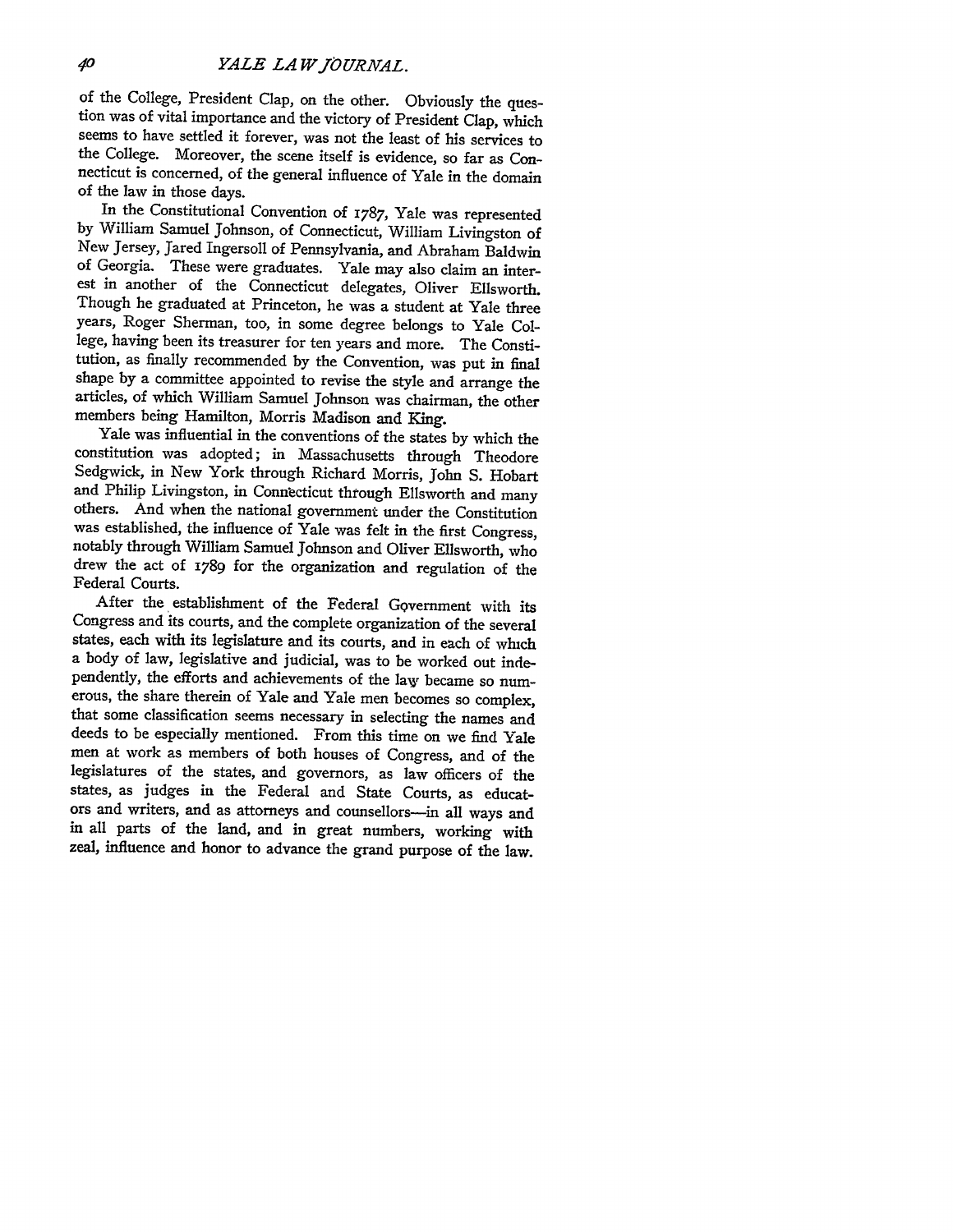$4I$ 

The several topics, Yale in legislation, Yale on the bench, Yale in legal education and literature, and Yale in advocacy, suggest themselves. But before we seek to find illustrations of the influence of Yale in each of these fields, one name which belongs to all of them, must first be mentioned.

I refer to Chancellor Kent of the class of **1781,** who perhaps outranks all other Americans as a contributor to the advance of law. He served in the legislature of New York. He was one of two commissioners appointed in i8oo to revise the laws. While engaged in practice, he was for several years from **1793,** professor of law at Columbia and he resumed his work in his later years. For sixteen years he was a Justice, and for ten years Chief Justice of the Supreme Court of New York, and for seven years Chancellor of that State. And, after his retirement from the bench on account of age, he wrote, and revised through three editions, his Commentaries, called **by** Judge Story "the first judicial classic," and known and valued throughout the English speaking world. His labors and learning, it has been said, gave to the judicial history of New York its chief ornament and value. Through the courts of New York, and later through his writings, he spread abroad over the land larger, clearer and truer conceptions of municipal and constitutional law and contributed largely to the improvement of the administration of justice in the courts. Surely it is a privilege to claim a share in his work and life.

Chancellor Kent was in college from **1777** to **1781.** Means of subsistence were difficult and the movements of the British troops were disturbing, and the college was not open more than one-half the usual time. (It- was, **by** the way, during his retirement when the college was broken up **by** the troops, that he at the age of fifteen read Blackstone and resolved to be a lawyer). Yet that life at Yale was an important factor in the making of the man who wrought so well in the law, is evidenced in an address delivered **by** him in **1831** before the Phi Beta Kappa Society in New Haven, (of which he was one of the original members). He says: "Who indeed can resist the feelings which consecrate the place where he was born, the ground where his ancestors sleep, the hills and haunts lightly trodden in the vehemence of youth, and above all, where stand the classic halls in which early friendships were formed and the young mind was taught to expand and admire **!"**

Chancellor Kent was fortunate in that his decisions were well reported. We should not, therefore, pass on without referring to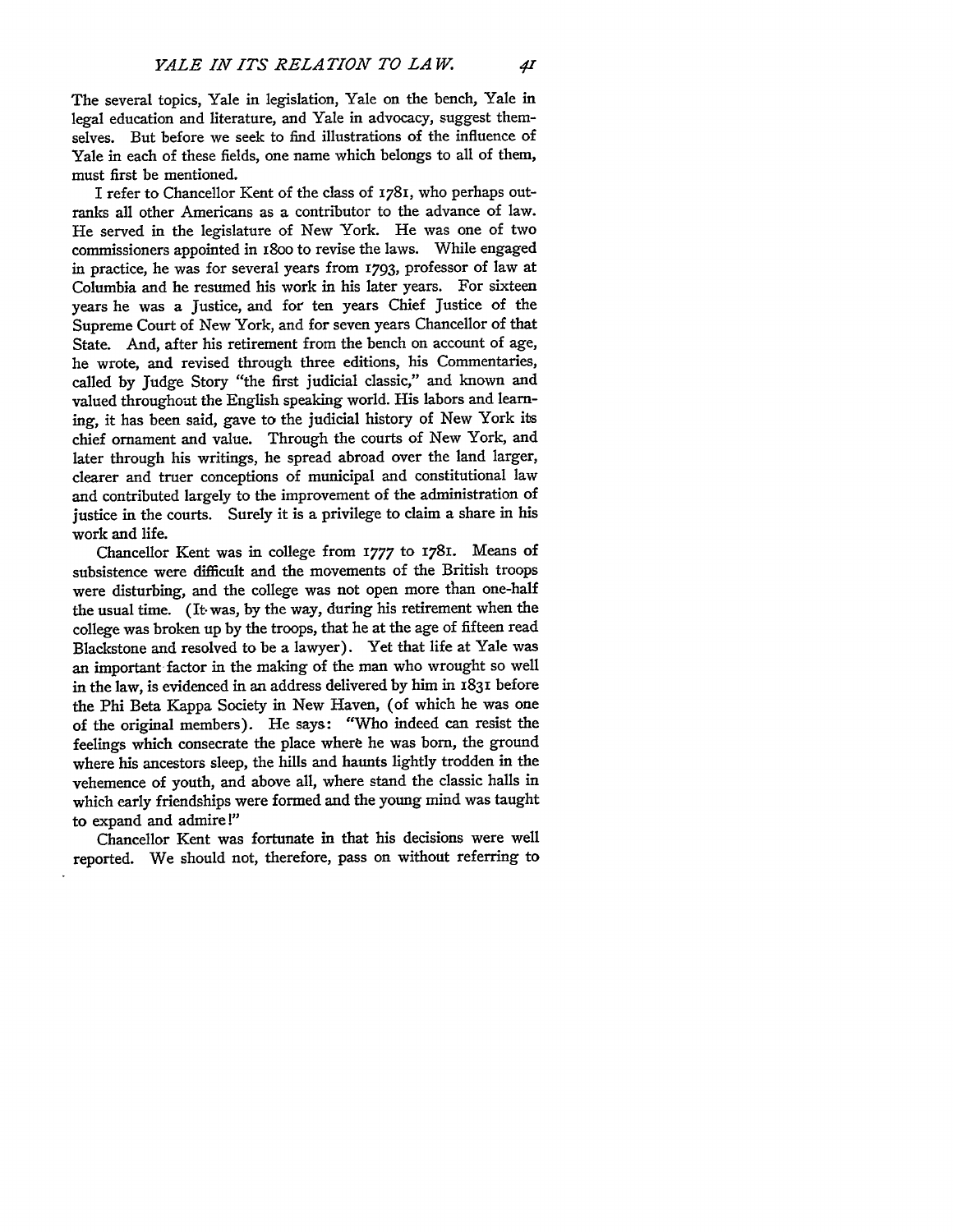William Johnson of the class of 1788, reporter of the Supreme Court and from **1814** to 1825 reporter of the Court of Chancery. Without such reporting, the influence of Kent's "decisions would not have been such as to entitle Judge Dillon to call him, "more than any other person, the creator of the equity system of this country." Judge Story said: "No lawyer can ever express a better wish for his country's jurisprudence than that it may possess such a chancellor" (referring to Kent) "and such a reporter" (referring to Johnson).

And in this connection should be mentioned the like service done for the courts of Connecticut by Thomas Day, of the class of **1797.**

From the thought of Chancellor Kent it is easy to pass to the topic of Yale as a teacher of law. As part of the efforts of the first President Dwight to broaden the scheme of studies at Yale, Elizur Goodrich (class of *i779)* was appointed Professor of Law in i8oi. He held this appointment until 1810. His successor was Judge David Daggett (class of 1783), appointed in 1826, who continued in the chair until 1848. On account of an endowment received from friends and admirers of Chancellor Kent, the professorship in 1833 was named the Kent Professorship of Law. It has always belonged to the Academic Department. That some knowledge of the law should be acquired by all who claim to be educated men, has been recognized at Yale since the beginning of the nineteenth century. Work to this end, however, can hardly be said to have been prosecuted satisfactorily until, in i881, the Hon. Edward J. Phelps accepted the professorship, which he continued to hold until his death, although his duties were suspended during his absence in England. The services of Prof. Phelps, in this professorship, as well as in the Law School, are so well known and so lately ended as to need no comment.

The famous law school in Litchfield, started in 1782, and the first of its kind in this country, cannot be claimed as a Yale foundation, since judge Reeve, its founder, was a graduate of Princeton. But in 1798, James Gould of the class of **179i** became associated with Judge Reeve in the conduct of the school, and after **1820,** when Judge Reeve retired, had charge of it until its discontinuance in 1833. Meantime Seth P. Staples, of the class of 1797, started a private school in New Haven. After a time Samuel J. Hitchcock of the class of i8o9 assisted him. And when Mr. Staples went to New York in 1824, he left the school to Mr. Hitchcock and Judge Daggett. Judge Daggett being appointed Kent professor of law, the school was treated as a Yale institution, although degrees were not con-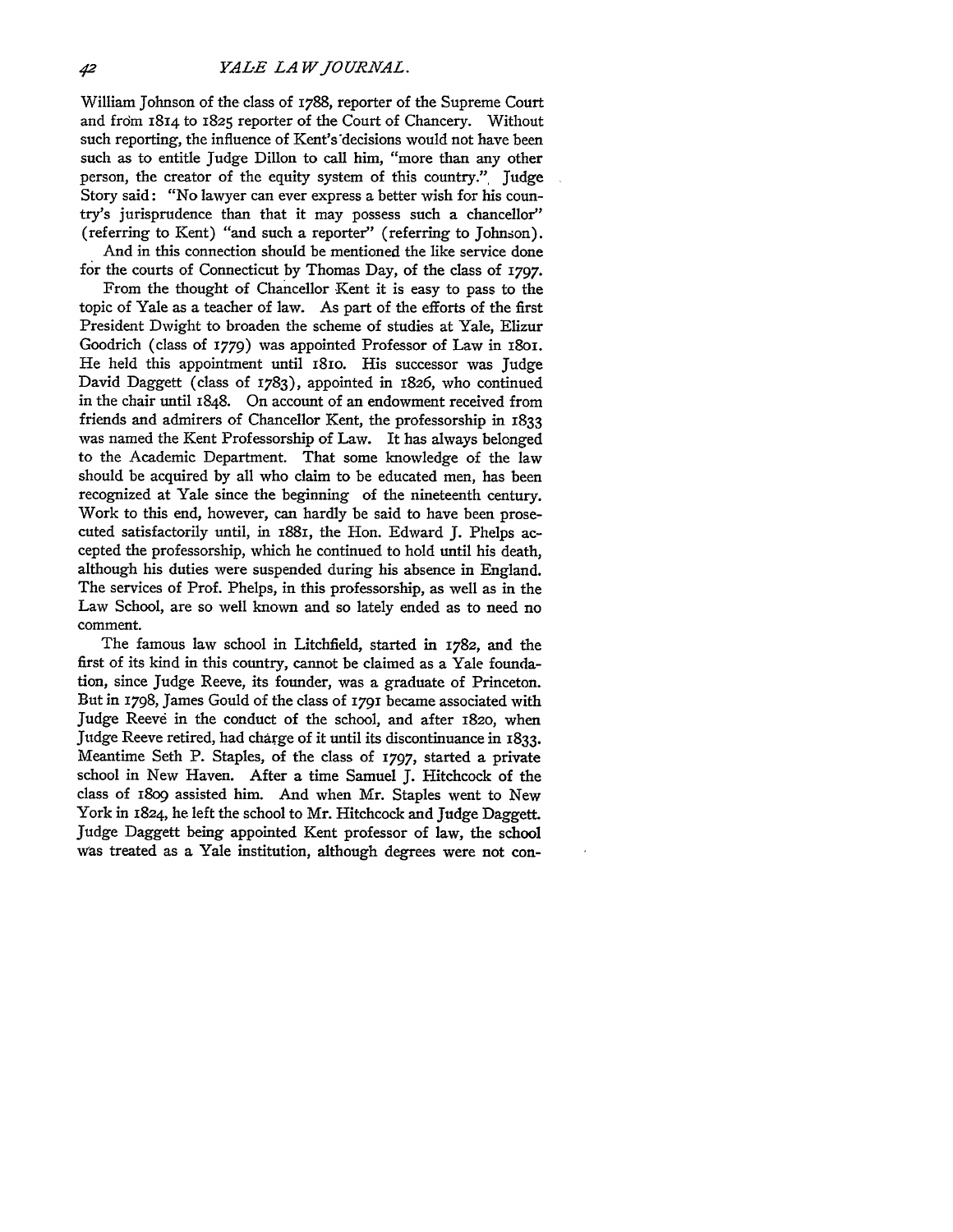ferred upon its graduates in **1843.** In 1847 a new law faculty was appointed, consisting of Governor Bissell and Judge Dutton. After the death of Governor Dutton, in 1869, the faculty was reorganized. Under the management built upon the foundation then made, the school has attained the high position it now holds among the law schools of the country.

The two distinct purposes—the teaching of the law as a part of a general education, and the training of those intending to practice law, have gone on here separately, but side by side. Lately, courses in law have been put among the elective studies of senior year in the Academic Department, and the work of the academic professors and the professors in the law school has been in part united. This not only enables one intending to practice to shorten the time of preparation without reducing the years of academic life, but—what to me seems more important-it gives to all academic students a better opportunity to acquire such a knowledge of the nature, the history and the principles of the law, as all educated men should have for their own good and for the good of the community in which they live. Is not this an important step in the carrying out of the chief purpose of Yale, to make good intelligent and influential American citizens *?*

The work of Yale in the teaching of law has not been confined to New Haven. Reference has already been made to the work of Chancellor Kent at Columbia, and of Judge Gould at Litchfield. Professor Theodore W. Dwight, the most famous law teacher of the later years, studied at the Yale Law School. The three law schools in New York are now presided over **by** Yale graduates. In St. Louis, Cincinnati, Albany, Washington, Buffalo, Ann Arbor, Chicago, Baltimore-all over the land, and even in Japan, Yale graduates have been and are engaged as teachers in spreading the knowledge of the law.

Speaking of the study and teaching of the law, and standing in this presence, we cannot fail to read from the windows of this chapel the names of two persons, who in other connections will receive tributes of love and veneration in this celebration-President Woolsey, because of his work in international law, and Professor James Hadley, because of his work in Roman law. The study of the law greatly attracted Professor Hadley during the latter part of his life. Would that his strong and luminous mind had been permitted longer to roam in this field, and to give to the world further fruits of his research.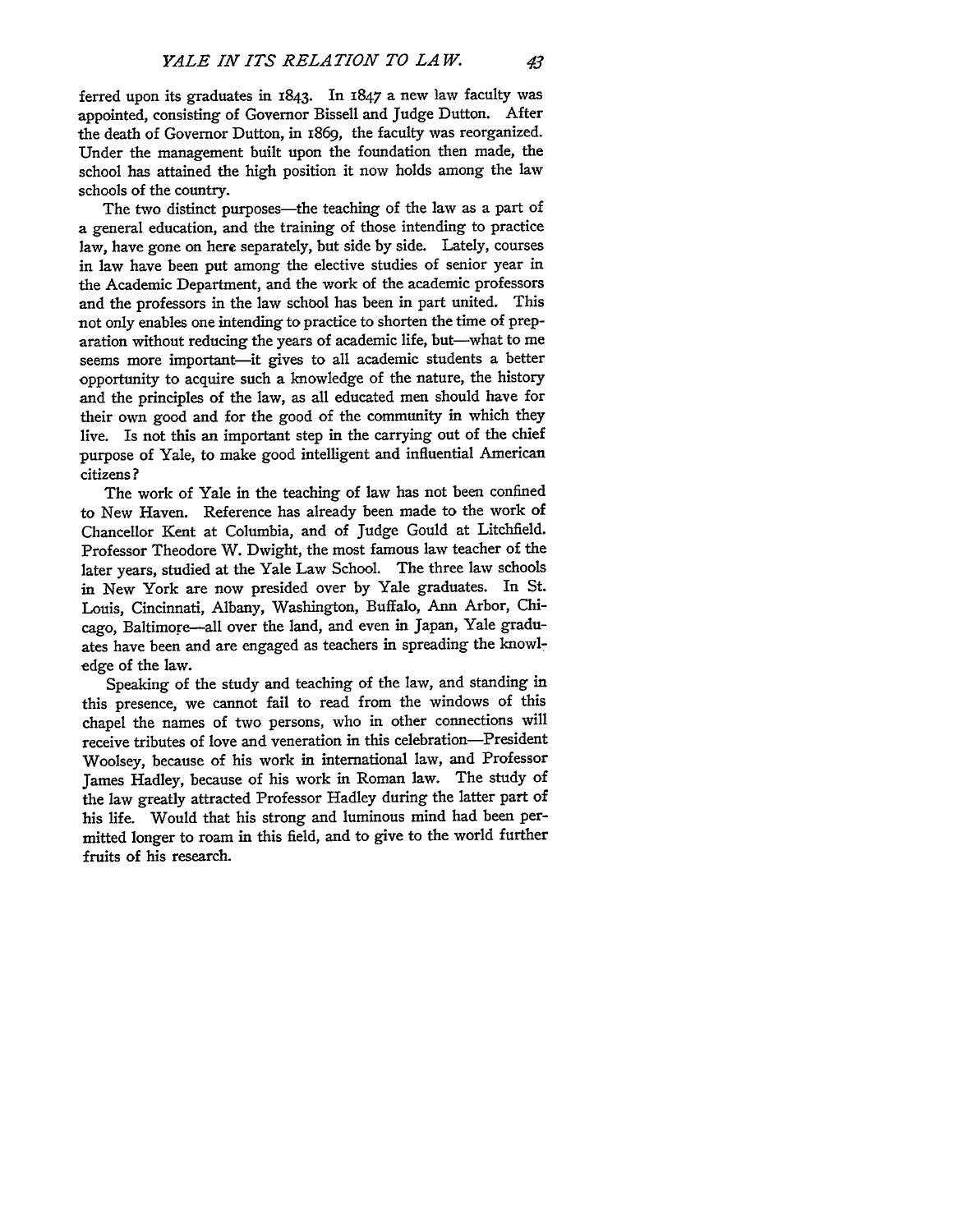The topic "Yale in Legislation" calls to mind a host of the sons of Yale who, as senators, representatives in Congress, governors and State legislators, have wrought well and done honor to their Alma Mater.

In Congress, the figure which rises above the rest, because of historical prominence, is that of John C. Calhoun of the class of i8o4. Strong and keen in intellect, upright in character, determined, tenacious and indefatigable, he was a worthy member of that great trio of which Webster and Clay were the others. Devoted to the interests of the South, believing slavery essential to those interests and foreseeing the conflict likely to arise, he abandoned the broader view of the nation with which he had started out, studied the Constitution anew, and became the great nullifier. The South Carolina idea, to which he first gave definite shape, and to which he was devoted to the end of his days, was fought to the death in the debates in Congress and in the country and finally in the civil war. Calhoun is remembered only as the apostle of a lost catse. It is said that he carried "the half unconscious sadness of the prophet who foresees the coming sorrow that is hid from the common eye." He might well rejoice to-day that, notwithstanding his forebodings, the nation and the section which he loved were greater and more prosperous because of the loss of the cause for which he fought. We of the law are accustomed to think that the stronger the adversaries and the more fitly matched, the truer, the more complete and satisfactory will be the conclusion of the court. The conflict was inevitable. But without Calhoun, would the issue have been so clearly defined, the decision so complete? Would Webster have stood out so grandly as the Defender of the Constitution, if it had not been attacked by a man of the intellect and character of Calhoun?

Gladly would we claim Webster as a Yale man; and not least because of those words of tenderness, uttered with broken voice and tearful eyes after his great argument in the Dartmouth College case,—"It is, sir, a small college; but there are those who love her." He belongs to Dartmouth. And yet, without detracting from her honor, Yale may, through one of her distinguished sons, claim a share in his work. I refer to Jeremiah Mason of the class of **1788,** a great lawyer and jurist, whom Webster would not permit to be outranked, even by Marshall. He was the leader at the New Hampshire bar when Webster began his practice there. They fought together in the courts. They became friends. They were associated in many ways. As Mr. Lodge points out, the example of Mason and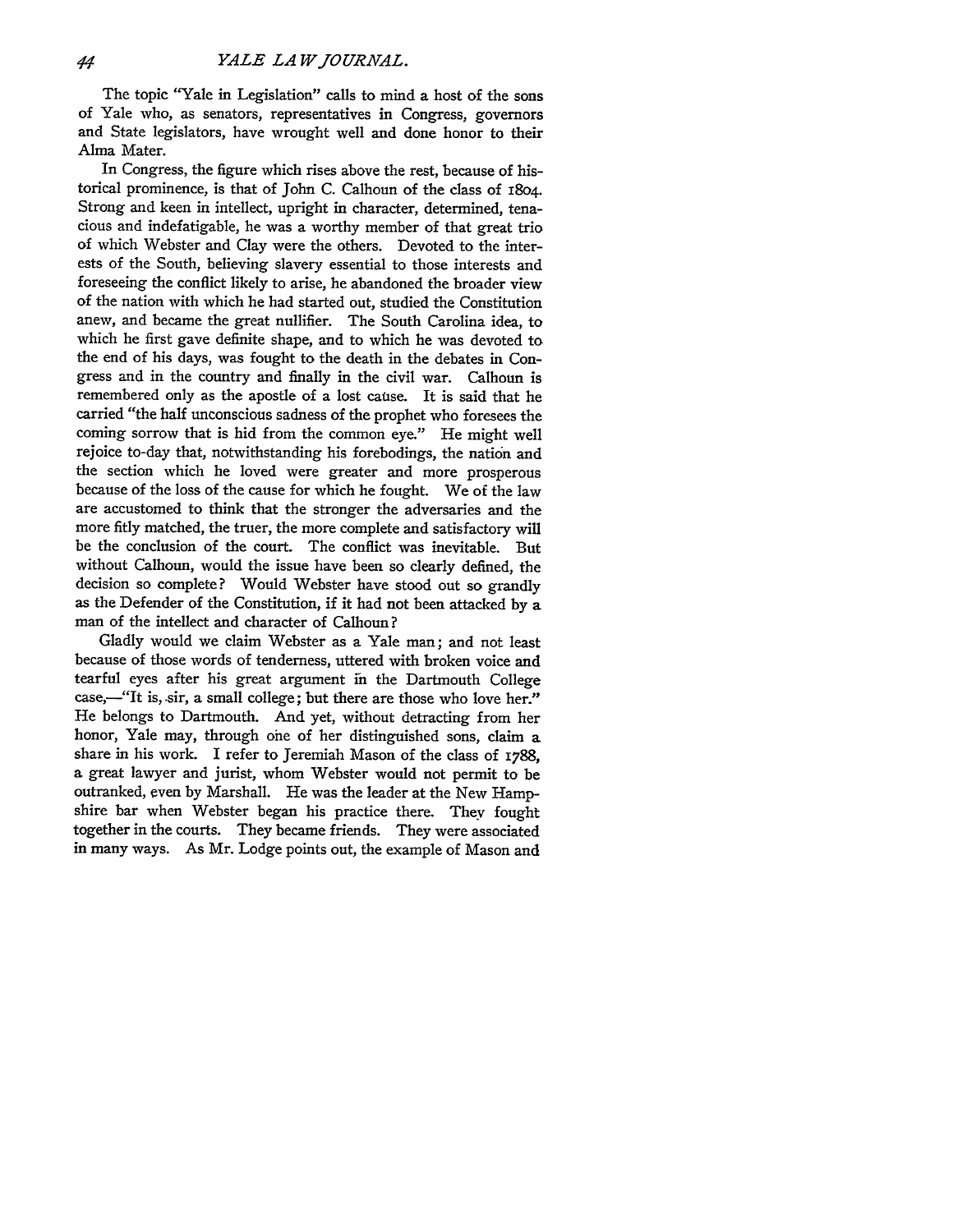competition with him, were in large measure the cause of the rapid development of Webster's "unequalled power of stating facts or principles," and of his study of simplicity and directness "which ended in the perfection of a style unsurpassed in modem oratory."

Gladly would we dwell upon the records of many others of the sons of Yale who have done honor to themselves and to Yale in the Senate and House of Representatives. But this would require selection from about sixty senators and about one hundred and fifty representatives. And the hour is flying.

The record of Yale on the bench is embarrassing because of its fullness. The second Chief Justice of the United States Supreme Court was Oliver Ellsworth, a student at Yale for three years, although graduated at Princeton. Henry Baldwin of the class of 1797 was a justice of that court from 1830 to 1844. In 187<sup>o</sup> , William Strong, of the class of 1828, became justice of that court, and so continued until i88o. Morrison R. Waite, of the class of 1837, was Chief Justice from 1874 to 1888. He was an Alumni Fellow of Yale from 1882 until his death in 1888. William B. Woods, of the class of 1845, was a justice of the Supreme Court from 188o to 1887. David J. Brewer, of the class of 1856, was appointed justice in 1889, Henry B. Brown of the same class in 189o and George Shiras, Jr., of the class of 1853, in 1892; these three still continuing in office. Judge David Davis, who was a justice of that court from 1862 to 1877, studied law at the Yale Law School, but before the time when degrees were conferred upon its graduates.

In other courts, Yale's representation is so numerous as to baffle any effort at reasonable selection. The classes of 1774 to 1778 supplied five judges, two of whom were chief justices, to the Supreme Court of Vermont. The list of judges in Connecticut reads like a Yale catalogue. From 1784 to 1874, except for about eighteen years, in the aggregate, the chief justice was always a Yale graduate, Huntington, Law, Dyer, Mitchell, Swift, Hosmer, Daggett and others making up the list. In New York the name of Chancellor Kent heads the list, which is a long me. The high reputation of the Superior Court of New York City was so largely due to Yale men as to demand special mention. It was established in 1828, and its first chief justice was Samuel Jones, of the class of *17o9* (previously chancellor), who continued in office for nineteen years and then became a judge of the Supreme Court, and "of whom," says Benjamin D. Silliman, "we all spoke, not irreverently, as the 'old chief,' than whom, perhaps, no more learned judge or able lawyer, save Chan-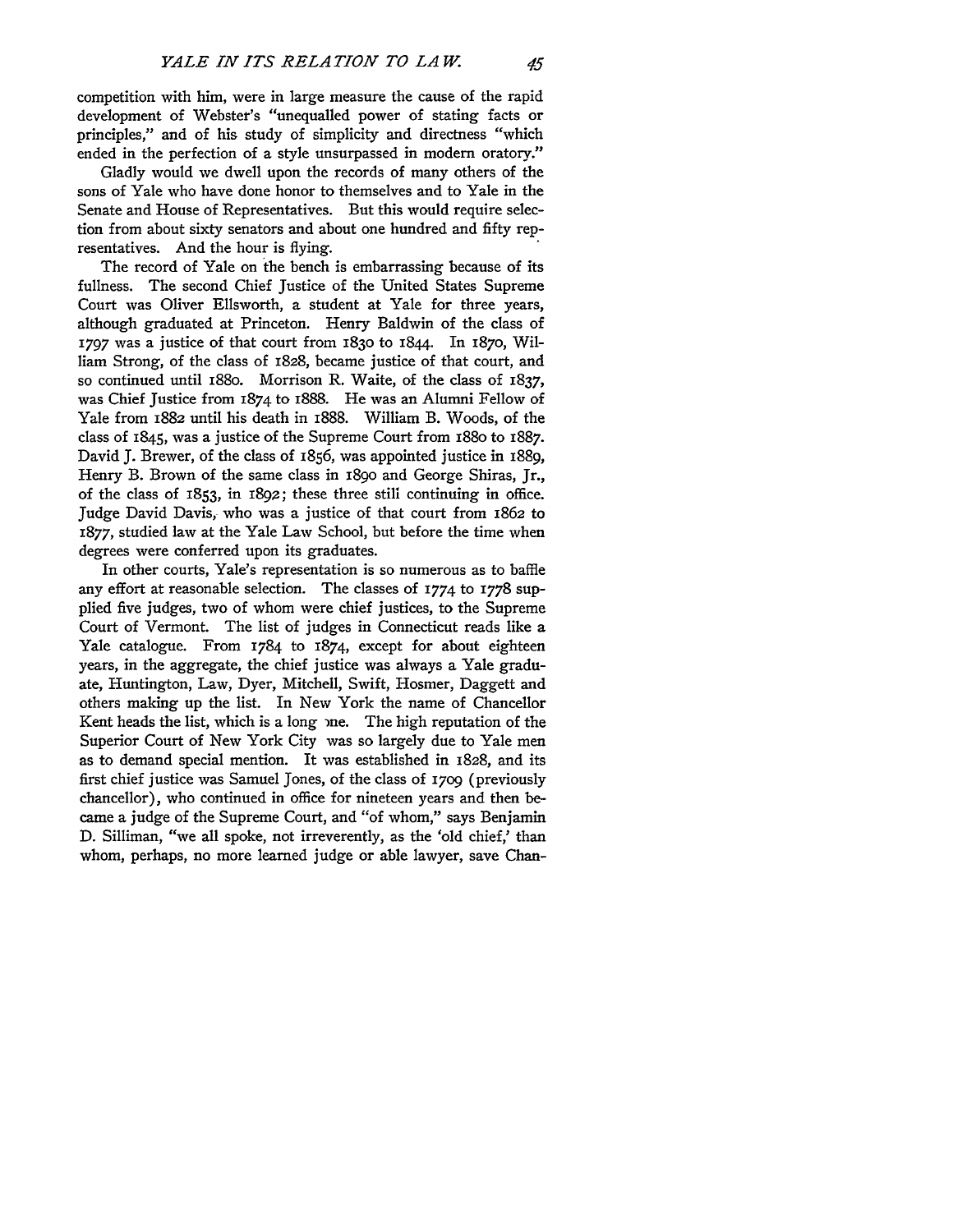cellor Kent, could be named at the bar." Another of the three original judges of the Superior Court was Thomas J. Oakley of the class of 1801, one of the leaders of the bar, who continued in that court until 1857, and in 1847 becoming its Chief Justice. Other Yale men who became judges of that court were Lewis B. Woodruff, who later was United States Circuit Judge in New York, Edward Pierrepont, who was Attorney General of the United States, and Charles F. Sanford. Mention might be made also of Alexander S. Johnson, Judge of the Supreme Court and of the Court of Appeals, and of the United States Circuit Court, of Douglas Boardman, of the Supreme Court (at his death Dean of the Law School of Cornell), of Judges Hobart, Hogeboom and many others. In the Massachusetts Supreme Court, Yale was first represented by Simeon Strong of the class of **1756,** and later by Theodore Sedgwick, and later still by Dwight Foster. Through Chief Justice Meigs and Hitchcock, Yale has presided over the Supreme Court of Ohio, and through Chancellor Runyon over the Court of Chancery in New Jersey. These are but a few names out of the long list of Yale judges.

The roll of successful advocates is not easy to make up. The work of the advocate is but little recorded. A few leave memories that endure for a time, but most of them are lost to fame soon after their voices cease to be heard in the courts. You will recall many of them among the graduates of Yale, with whatever locality you may be familiar. The list is long and selection would be difficult. There is, however, one graduate of Yale, whose name must occur to all, one who enjoyed unique opportunities and in them won unusual distinction, and rendered unusual service. I need hardly say that I refer to William M. Evarts. When the conflict between Andrew Johnson and the dominant party in Congress lead to the impeachment of the President, it was his privilege to appear in his defence before the Senate of the United States, sitting for the first time in a case of grand consequence as a Court of Impeachment. He successfuly contended against a view of the relative powers of Congress and the Executive, which, if established, would have destroyed the balance intended by the framers of the constitution. On what a high plane he put the discussion. With what dignity and force did he hold the tribunal to its high responsibilities, to its duty to act as a court and not as politicians, nor even as statesmen. By clear exposition and logical argument, by lofty and dignified eloquence and by occasional humor, relieving the tension and sending his points home, he made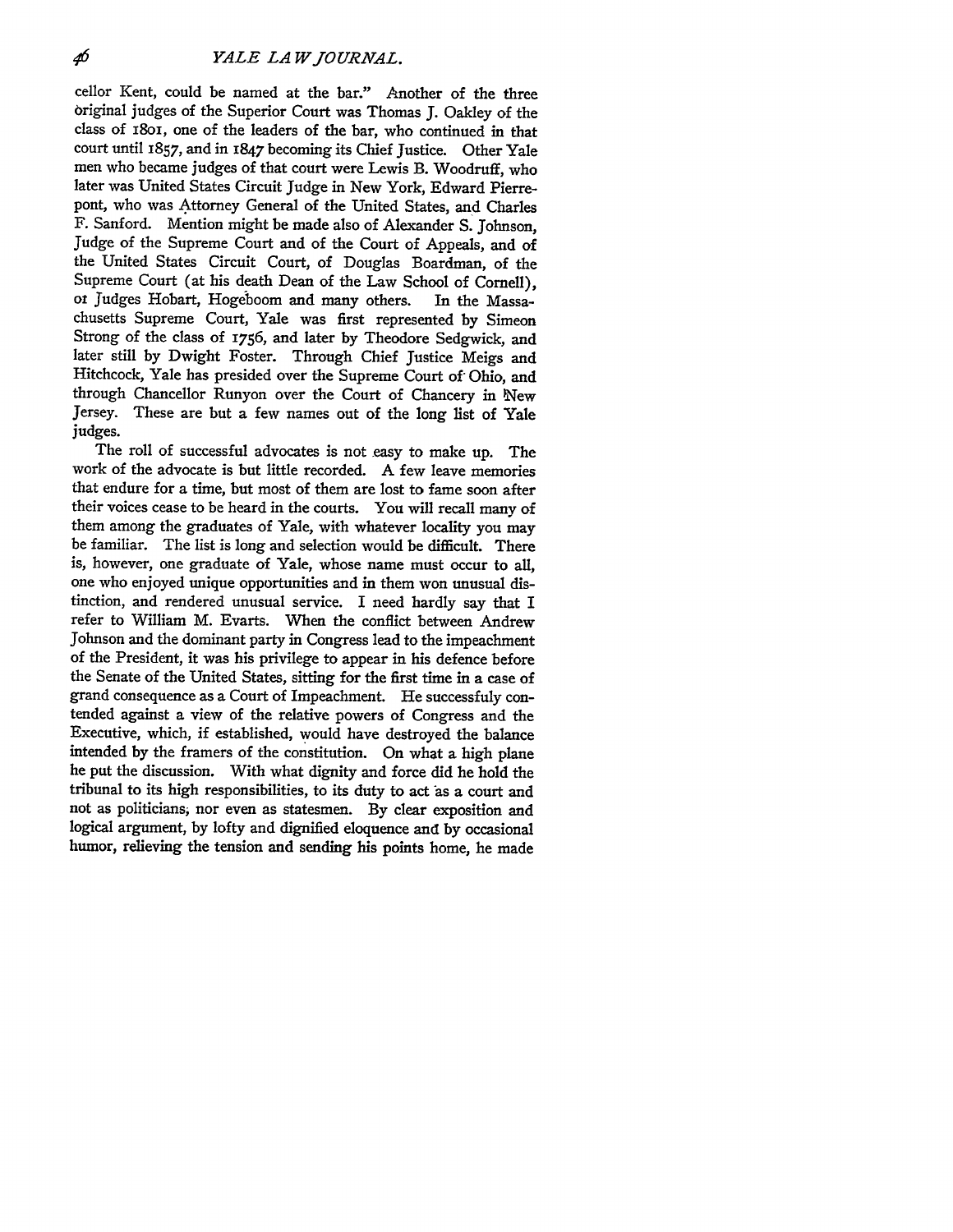clear, so that none could overlook it, the purpose of the Constitution to make of the President, not an employe of Congress, bound to do its bidding, but an independent coördinate branch of a well-balanced government, being protected by the constitution and having the right and the duty to determine his course thereunder free from Congressional coercion.

When England and the United States resolved to employ arbitration for the first time in a dispute of large import and of much difficulty, and the issues between these two nations were brought before the Geneva Tribunal, one of the three who appeared as counsel for our government was Mr. Evarts, with him being associated his classmate, Mr. Waite, afterwards Chief Justice. **A** large share of the duties of the three fell to Mr. Evarts. Time does not suffice to tell of the nature of his argument. But one cannot read the record without believing that if arbitration shall become the common mode of settling international disputes, it will be chiefly because of the manner in which the case of the United States was presented to the Geneva Tribunal **by** Mr. Evarts and his associates.

Mr. Evarts was the leading counsel on one side before the Electoral Commission in 1876, in which his efforts were directed against the interest of his classmate, Samuel **J.** Tilden.

Where in the history of the bar can it be found that three such opportunities fell to any other man? And yet if they had none of them come to him, his record as a lawyer would have been an unusual one. Witness the prosecution of the Cuban filibusters in 1851, the Lemon slakve case, the cases concerning the power of the states to tax United States bonds and National Bank stock; the Granger cases, as to the power of the states to regulate the charges of railroads.; the Jacob case, relating to the extent of the police power of the state, the Beecher case and many other important cases in which he was engaged. Remember, also, his honors and services as Attorney General of the United States, Secretary of State and Senator.

There was no more loyal son of Yale than he, none more ready to concede his Alma Mater a share in the'merit of his achievements.

Mr. Evarts studied law in the office of another graduate of Yale, who was distinguished as an advocate and whom it is peculiarly proper to mention on this occasion-Daniel Lord of the class of 1814. For, at the celebration in 185o, he responded to the toast "Alumni of the Bench and Bar." He was then one of the leaders of the bar.in New York City, constanty engaged in important cases, ranking with Charles O'Connor, James T. Brady and William Curtiss Noyes.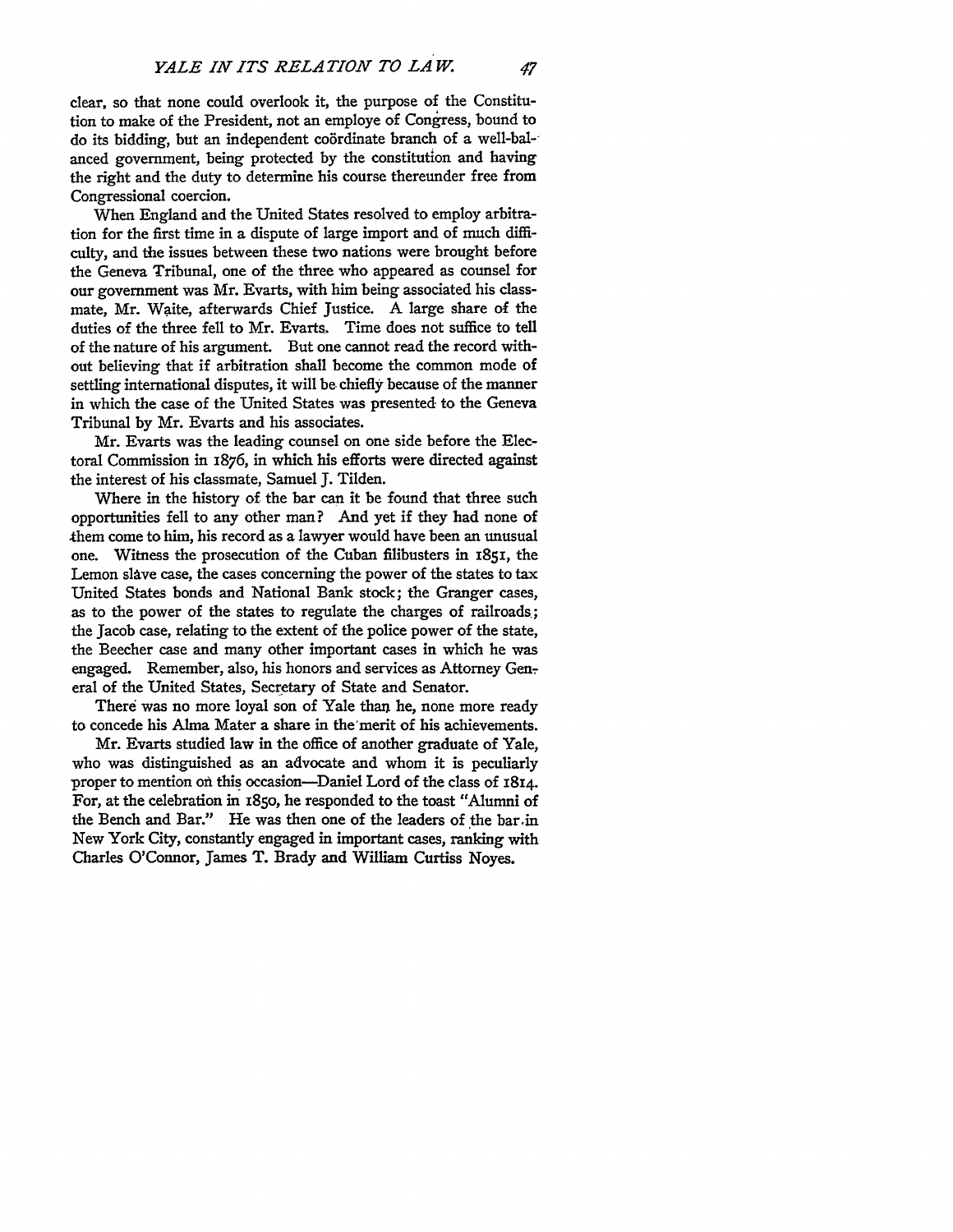The name of Daniel Lord, especially if we add that of Benjamin D. Silliman of the class of 1824, long the oldest living graduate of Yale, and Nestor of the New York bar, and also that of Samuel J. Tilden, will serve to suggest still another department of legal service of great and ever-growing importance, in which Yale men have been and are abundantly busy and useful all over the land,-that of the lawyer in his office advising as to rights and duties, drawing contracts, wills and other papers, constructing statutes and other writings, settling disputes, giving opinions, supervising the organization and management of corporative and other enterprises. There is no public record of these services, but there is more accomplished in this department than in any other.

It seems to be the rule, as to such occasions as this, that the word of praise shall be spoken only to those whose work here is ended. This cannot prevent us, however, from noting that many Yale men are busy in the law to-day, if we avoid both praise and criticism.

Note, first, how many are judges. Chief Justice Peters of Maine has withdrawn from the bench which he has honored for so many years, but his judicial influence still continues. In the Supreme Court of Massachusetts is Judge Knowlton, and Judge Colt is United States Circuit Judge for the first circuit, covering Maine, New Hampshire, Massachusetts and Rhode Island. In Connecticut, if you go to the Federal Court you will find Judge Shipman or Judge Townsend, or if you go to the Supreme Court Judge Baldwin and Judge Prentice. Judge Vann is in the Court of Appeals in New York, in the Federal Courts are Judges Shipman and Thomas, and in the State Supreme Court are Judges Andrews, MacLean and Jenks. Go to New Jersey and you will find Judge Adams in the Court of Errors and Appeals. Judge Archbald is United States District Judge in Pennsylvania. In Delaware there is Chancellor Nicholson. In the Illinois Supreme Court is Judge Magruder. Judge Shiras has long been United States District Judge in Iowa, and Judge Adams holds a like position in Missouri. In Montana, Yale is represented in the Supreme Court by Judge Milburn. And there are many others. This list is only suggestive. Let us end it with those we find in the United States Supreme Court. There are Justices Shiras, Brewer and Brown in the three corners of opinion on the insular cases, holding positions covering the whole field, ready whichever way the wedge comes to carry the ball behind the goal posts and score for Yale.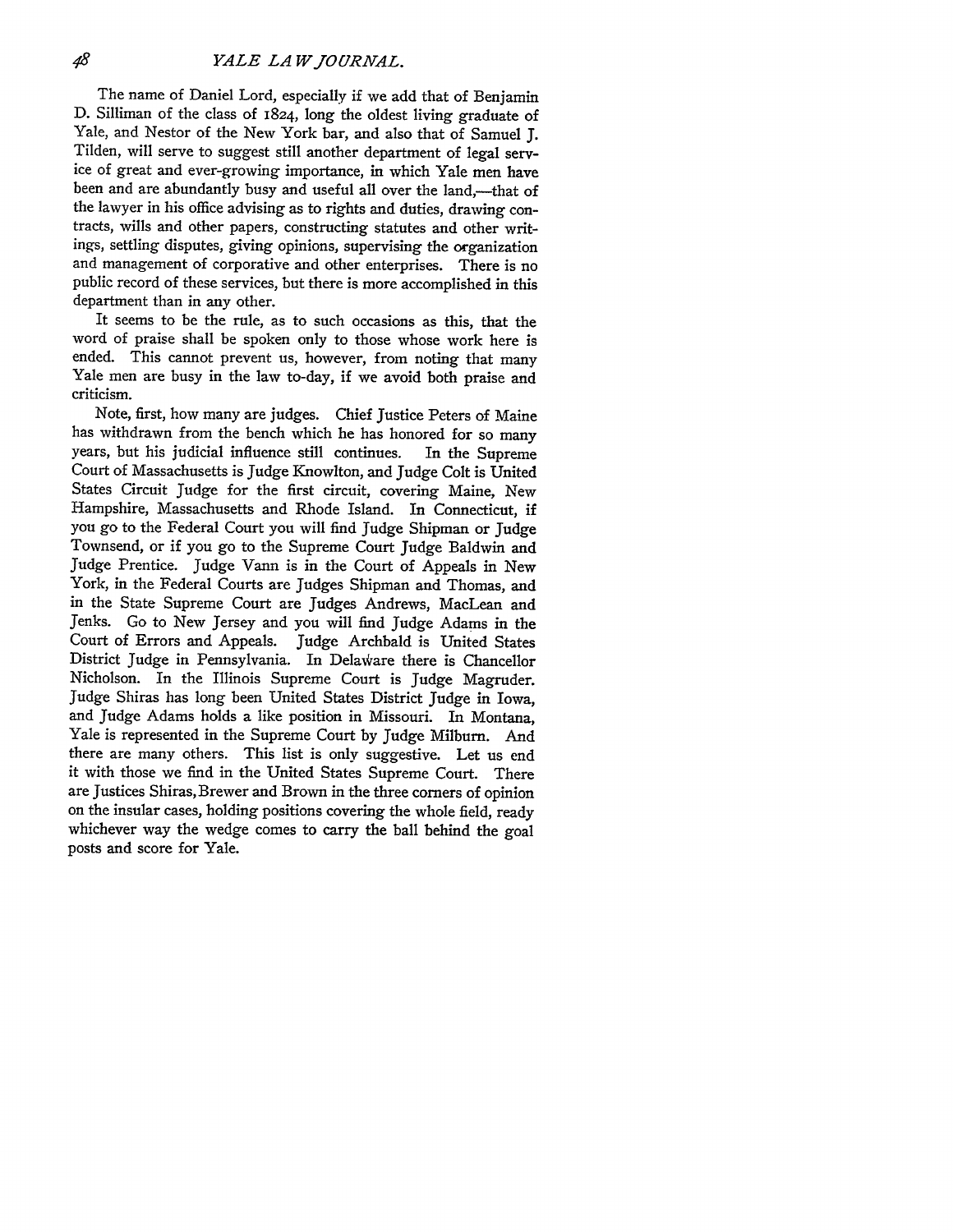In the teaching of law, besides all that are at work here in the Yale Law School, there are Chase and Ashley and Kirchway at the head of the three schools in New York, and Professor Russell is still at work in one of them. Judge Finch, who has so long and honorably served in the New York Court of Appeals, is at the head of the Law Faculty of Cornell. Judge Learned, I believe, still teaches law in Albany, Henry Hitchcock in St. Louis, Professor Robinson and Judge Brewer in Washington, Judge Smith in Cincinnati, Wilcox in Buffalo, and many more, in these and other places, are engaged in this work.

In the Senate, Depew has plenty of Yale company and so has Dalzell in the House of Representatives.

It would hardly do to mention names among the living advocates and counsellors. Enough has been said to suggest to how great an extent Yale men are busy in the varied work of the law all over the land.

Nor are they confined to this country. In the Hiwaiian Islands, Chief Justice Frear has succeeded Chief Justice Judd. Judge Hunt is Governor-General of Porto Rico. And look further yet. In the far Philippines, sprang up before the nation as the result of war a problem of peace, new to us and difficult--to establish peace, order, liberty and justice in the midst of a peculiar people, made up of many elements, all unused to the idea of civil liberty, long familiar to us. For the solution of this problem there was need of a leader of high intelligence, experience in the law, strength, courage and character. Judge William H. Taft of the class of 1878 was chosen as such a leader. He is working for the law in that distant outpost, which war has brought within our sovereignty and for which, whether happily or not, we have become responsible. When he shall return, having finished his task, having laid well the foundations for the good of that people and of this nation, it will not be the least of his joys to lay his honors in the lap of old Mother Yale.

As I have named one and another of the graduates of Yale, distinguished in the law in the past or active in its service to-day, you, I trust, have thought of many more equally deserving of honorable mention, not forgetting the many whose works have been not less important because unknown to fame. Let your thoughts run off on many lines. Thus shall the purpose of the hour be accomplished. The past and present will bring to your minds enough to gratify your pride as Yale men and friends of Yale. But do not stop there ! Look to the future! Think of the many various and wide-reaching